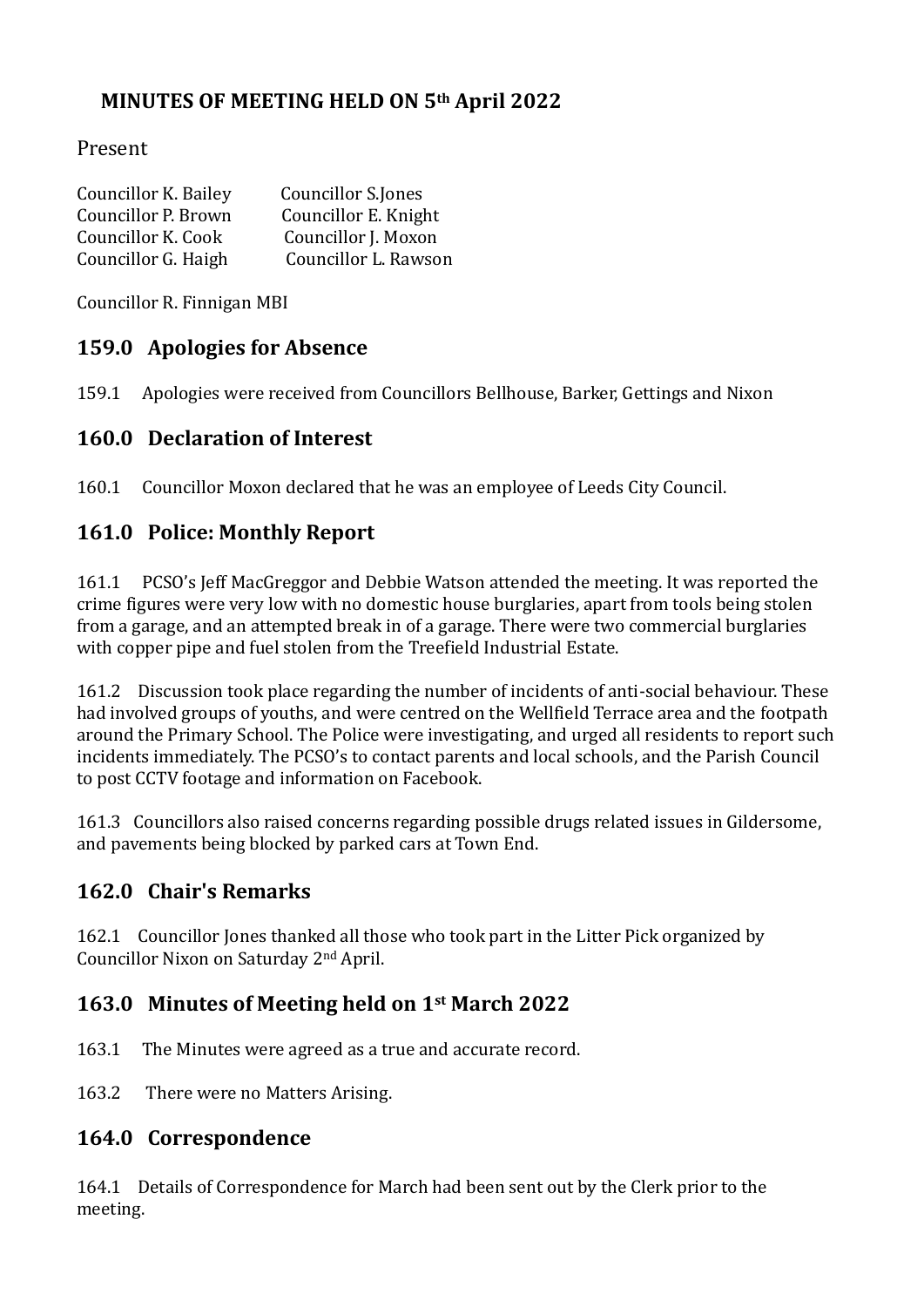164.2 The Clerk advised that there had been an additional item of Correspondence received from Councillor Finnigan relating to the delayed refurbishment of the Meeting Hall. This to be discussed in Item 169.0.

# **165.0 Village Maintenance**

165.1 Councillor Moxon updated the Council on the proposed movement of trees from Church Avenue to Gildersome Primary School. He advised that officers from Leeds City Council had now stated that, because of restrictions in planting adjacent to a public footpath and the variety of species involved, removal to the Primary School was not possible. The planting of appropriate trees would take place in due course. Parks and Countryside would now remove the trees from Church Avenue in November. A new location to be decided. Councillor Brown had serious doubts about this plan, due to the density of planting and rapid growth rate of the trees.

165.2 The Clerk advised that Parks and Countryside were following up an enquiry for two memorial seats to replace the damaged seats on the Green. There were concerns as to whether this would actually go ahead if the parties concerned chose not to fund the seats, causing a delay in timescale. The Clerk to continue making enquiries regarding an insurance claim.

165.3 Councillor Haigh requested that alternative maintenance of the Street Lane landscaping be found, due to the difficulties with poor drainage and planting. Councillor Jones to contact some garden maintenance companies for quotes.

165.4 Councillor Brown reported that a number of wall slabs, removed from the wall outside of the Meeting Hall, had been replaced.

## **166.0 Landscape Projects**

166.1 Councillor Brown advised that, following the planting at Mill Lane, there were 6 spare laurel bushes. A resident was offering to buy 4 at a cost of £30 each. This was agreed upon. Councillor Brown suggested planting the other 2 laurels at the entrance to the Hawthorns. This was agreed upon, and David Cowburn to be contacted for the planting.

## **167.0 Highways Issues**

167.1 Councillor Bailey confirmed that nothing had been heard about reorientating the SID on Town Street. Further enquiries to be made with LCC.

167.2 It was noted that the HGV sign at the top of Street Lane had been knocked down, and would require replacing.

## **168.0 Street Lane: District Improvement Grant**

168.1 Councillor Finnigan reported that a site meeting had taken place with officers from Leeds City Council to look at the two possible locations – Street Lane and the area outside of the Meeting Hall. They confirmed that both areas appeared to fit the criteria for the grant application, and they would price up the schemes. Councillor Finnigan then advised that it would be up to the Parish Council to decide collectively as to which scheme, if any, was viable. It was hoped to receive the costings by the May meeting.

## **169.0 Future Events**

169.1 Councillor Jones read out an email which confirmed that there was a further delay in the refurbishment of the Meeting Hall. Hence, it would not be available for the Platinum Jubilee celebration on 5th June. It was decided that the Jubilee Big Picnic would still go ahead.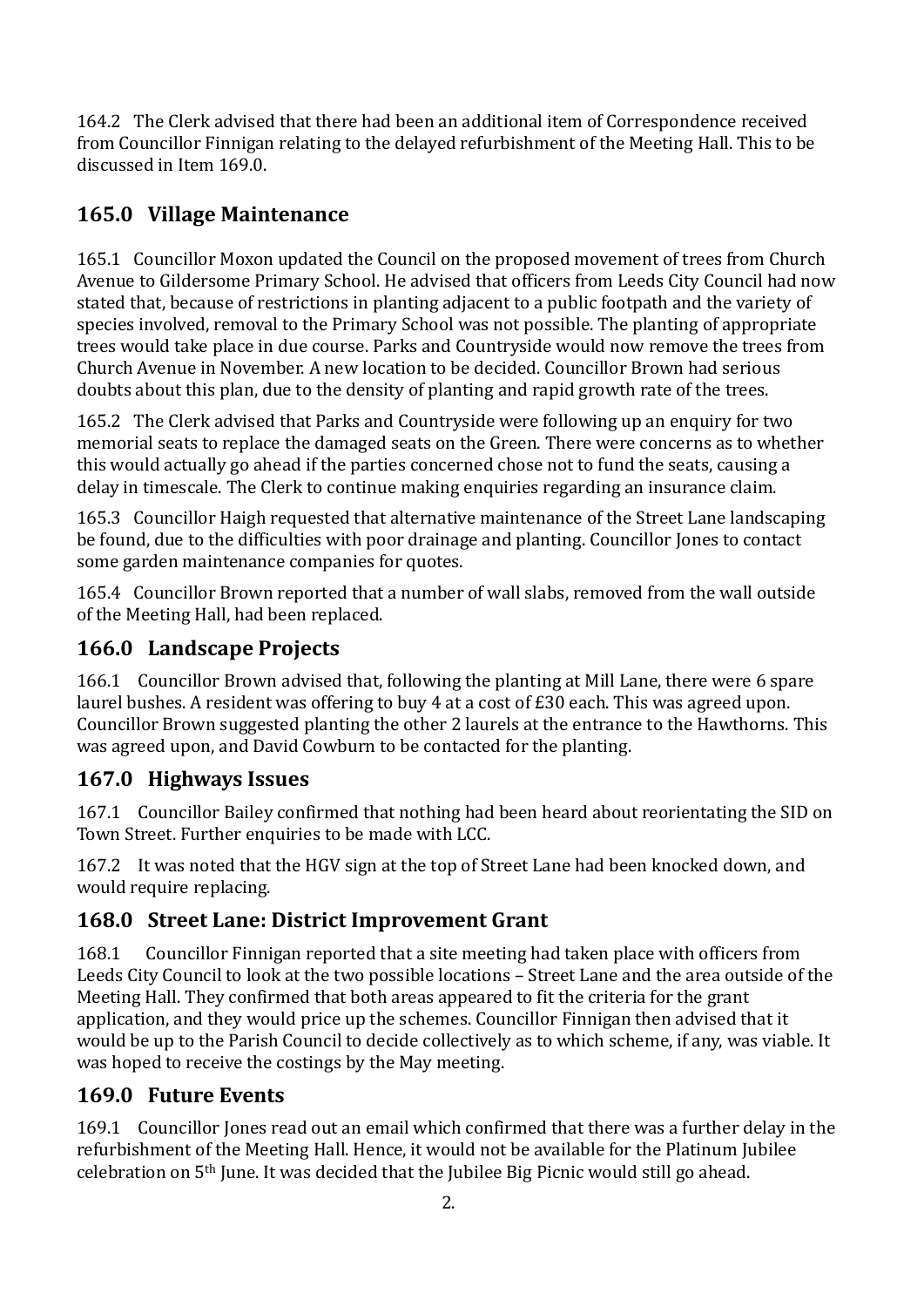The Clerk to contact Leeds City Council with a request to provide portaloo facilities in the Meeting Hall carpark.

169.2 Councillor Brown advised that there had been a problem in acquiring a Jubilee cherry tree, due to high demand and low supply. She was now going to try and source one at Wicksley.

169.3 Councillor Cook informed the Council that they had not been awarded a Jubilee Grant. Councillor Finnigan stated that he would put forward £1000 from the MBI's towards funding the Jubilee event. This was gratefully received by the Parish Council.

#### **170.0 Footpaths**

170.1 Councillor Knight was absent but discussion took place regarding Footpath 26 at Cricket Hill Farm. It was decided to put a post on Facebook informing local residents that the path had been cleared and requesting them to walk it.

170.2 It was also decided to try and obtain a more recent map of the footpaths around Gildersome to put on the website.

## **171.0 Planning**

171.1 Councillor Cook confirmed that she had prepared a list of all applications and decisions for March. These had been sent to all councillors prior to the meeting and posted on the Parish Council's website.

171.2 The Clerk advised that Councillor Barker had compiled a very comprehensive letter of objection to a planning application for 2 new units on the Gelderd Road Industrial Estate. This had been sent to Planning Services to support objections put forward by the residents of Belle Vue Terrace. Councillor Finnigan had submitted a request that the application be put before the Plans Panel, and was hopeful of a better outcome than on previous occasions.

## **172.0 Finance**

(The Clerk had sent out the following Finance Report prior to the Meeting.)

#### **Finance Report – March 2022**

- 172.1 The balance on the Parish Council's **Current Account** currently stands at: £10,076.84
- 172.2 Payments made via Bankline:

| <b>HMRC/February PAYE</b>                         | 98.80  |
|---------------------------------------------------|--------|
| KreativeInc/Monthly Host Fee                      | 10.00  |
| British Legion Industries/Jubilee Plaque          | 155.99 |
| Northern Flags/Ukraine Flag                       | 42.00  |
| British Legion Industries/Jubilee Lamp Post Signs | 115.59 |
| KreativeInc/Quarterly Maintenance Fee             | 50.00  |
| P.May/March Salary                                | 391.87 |
| <b>Bankline Fee</b>                               | 2.00   |
|                                                   | 865.25 |